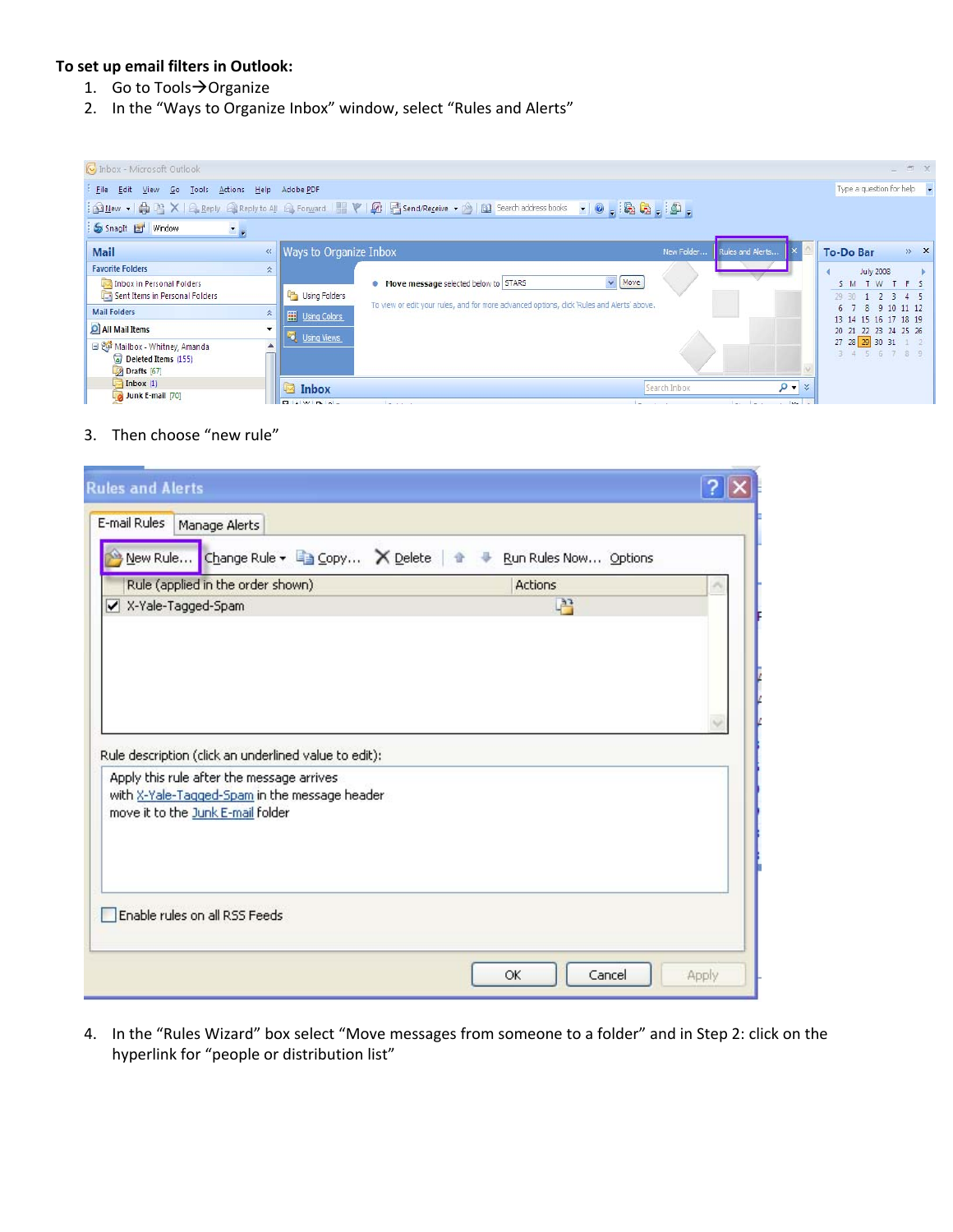| <b>Rules Wizard</b>                                                  |  |
|----------------------------------------------------------------------|--|
| Start from a template or from a blank rule                           |  |
| Step 1: Select a template                                            |  |
| <b>Stay Organized</b>                                                |  |
| Move messages from someone to a folder                               |  |
| Move messages with specific words in the subject to a folder         |  |
| $\mathbb{P}^3$ Move messages sent to a distribution list to a folder |  |
| └ Delete a conversation                                              |  |
| Flag messages from someone for follow-up                             |  |
| Move Microsoft Office InfoPath forms of a specific type to a folder  |  |
| Move RSS items from a specific RSS Feed to a folder                  |  |
| Stay Up to Date                                                      |  |
| Display mail from someone in the New Item Alert Window               |  |
| Play a sound when I get messages from someone                        |  |
| Send an alert to my mobile device when I get messages from someone   |  |
| Start from a blank rule                                              |  |
| Check messages when they arrive                                      |  |
| Check messages after sending                                         |  |
| Step 2: Edit the rule description (click an underlined value)        |  |
| Apply this rule after the message arrives                            |  |
| from people or distribution list<br>move it to the specified folder  |  |
|                                                                      |  |
| Example: Move mail from my manager to my High Importance folder      |  |
|                                                                      |  |
| Cancel<br>Finish<br>< Back<br>Next                                   |  |

5. In the "Rule Address" screen type: [ENTERPRISE@TRM.BRASSRING.COM](mailto:ENTERPRISE@TRM.BRASSRING.COM) in the "from" field and click "OK"

| <b>Rule Address</b> |                              |                                       |                      |
|---------------------|------------------------------|---------------------------------------|----------------------|
| Search: O Name only | More columns                 | <b>Address Book</b>                   |                      |
|                     | Go                           | Global Address List<br>丷              | <b>Advanced Find</b> |
| Name                | Title                        | <b>Business Phone</b>                 | Locatic              |
| & Aaland, Amy       |                              | 432-1134                              | 80 W.                |
| Aalvik, Hayden      |                              |                                       |                      |
| Aaronian, Michael   | Mgr Dining Srvcs             | 432-2971                              | 168 <sub>0</sub>     |
| Aasi, Sumaira       | Asst Prof Dermatology        | 785-3466                              | <b>TMC</b>           |
| Abati, Heather      |                              | Assoc Dir Student Accounts  432-2710  | 246 <sup>°</sup>     |
| Abbas, Rehana       |                              |                                       |                      |
| Abbed, Khalid       | Asst Prof Neurosurgery       | 785-2807                              | TMP ·                |
| Abbott, Billy       |                              | Lead Security Officer Univ S 436-3426 | 79 Hd                |
| Abbott, Christopher |                              | Manager of Personal Compu 737-4713    | 100<                 |
| Abbott, Sally       |                              | C&IS Support Spec ITS Help 785-3200   | 100 <sub>0</sub>     |
| Abdullah, Wajahat   |                              |                                       |                      |
| Abildgaard, Antonia |                              | Admin Assoc Student Fin &  432-9154   | 246<                 |
| Ablondi, Karen      | Rsrch Assoc Psychiatry       | 974-7294                              | <b>CMH</b>           |
| Abraham, Ashwin     |                              |                                       |                      |
| Abrams Richard      | Onerations AssociMor Schiol  | 432-1593                              | <b>IIT</b>           |
|                     | ШI                           |                                       |                      |
| $From ->$           | ENTERPRISE@TRM.BRASSRING.COM |                                       |                      |
|                     |                              | ОK                                    | Cancel               |

6. Then from the Step 2 box click on the hyperlink for "specified"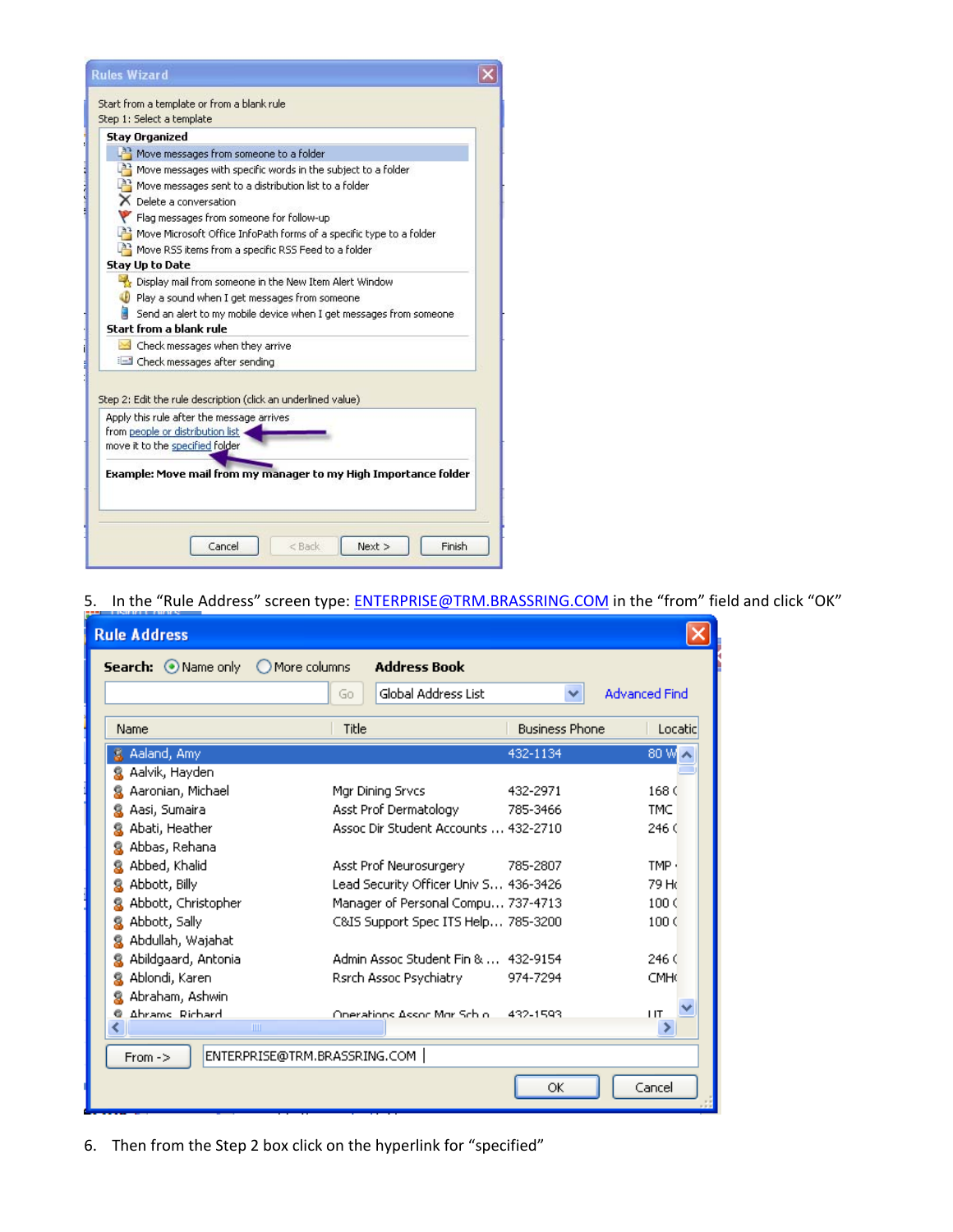7. Select "New" and then scroll down the list and choose where you want the new folder to be placed. Then type in the name of the folder you want all your e-links to go to and then click "OK" (In this case I named my folder "STARS E‐Links" and I chose to have my new folder go directly underneath my inbox)



- 8. Click "OK" again
- 9. Your screen should look like this: